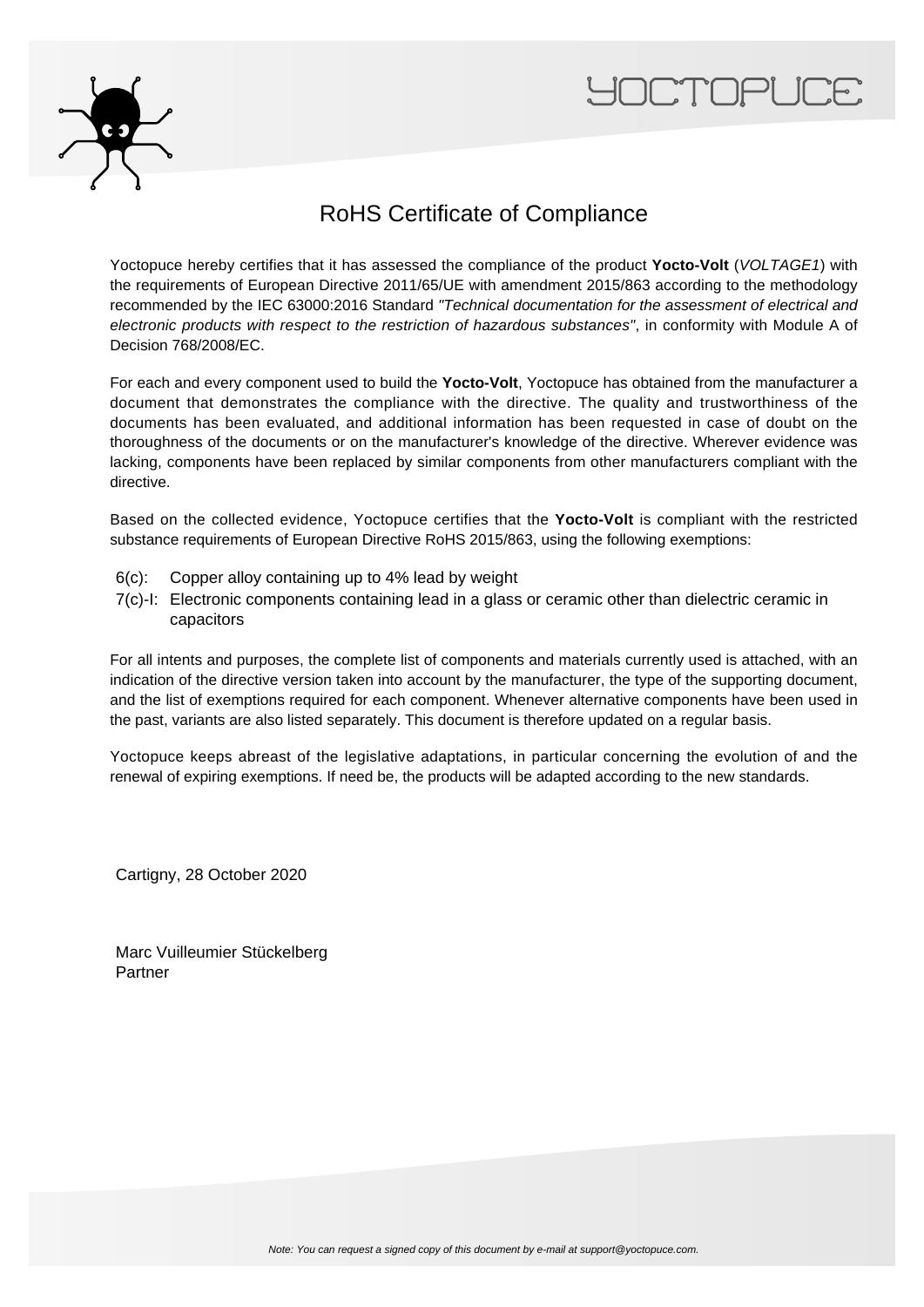

## **YOCTOPUCE**

#### **Exhaustive list of components and materials currently used to build the Yocto-Volt**

| <b>Component</b>       | <b>Manufacturer</b>          | <b>Type</b>     | Compliance    | Exemptions               | <b>Evidence</b>                        |
|------------------------|------------------------------|-----------------|---------------|--------------------------|----------------------------------------|
| ADS1115IDGST           | <b>Texas Intruments</b>      | A/D converter   | RoHS 2015/863 |                          | Manufacturer Certificate of Compliance |
| AA2214QBS/D            | Kingbright                   | <b>Blue LED</b> | RoHS 2015/863 |                          | Manufacturer Certificate of Compliance |
| 502R29W471KV3E-****-SC | Johanson dielectrics         | Capacitor       | RoHS 2015/863 |                          | Manufacturer Certificate of Compliance |
| C0603C102K5RACTU       | Kemet                        | Capacitor       | RoHS 2015/863 |                          | Manufacturer Certificate of Compliance |
| C1608X6S1A106M080AC    | <b>TDK</b>                   | Capacitor       | RoHS 2015/863 |                          | Manufacturer Certificate of Compliance |
| C2012X7R2E472K085AA    | <b>TDK</b>                   | Capacitor       | RoHS 2015/863 | $\overline{a}$           | Manufacturer Certificate of Compliance |
| EMK107BB7225KA-T       | Taiyo Yuden                  | Capacitor       | RoHS 2015/863 | $\blacksquare$           | Manufacturer Certificate of Compliance |
| JMK107BB7475KA-T       | Taiyo Yuden                  | Capacitor       | RoHS 2015/863 | $\overline{a}$           | Manufacturer Certificate of Compliance |
| LMK107B7105KA-T        | Taiyo Yuden                  | Capacitor       | RoHS 2015/863 | $\overline{\phantom{a}}$ | Manufacturer Certificate of Compliance |
| 885_012_206_071        | Würth Electronic             | Capacitor       | RoHS 2015/863 | $\overline{a}$           | Manufacturer Certificate of Compliance |
| ZX62-B-5PA(33)         | Hirose                       | Connector       | RoHS 2015/863 |                          | Manufacturer Certificate of Compliance |
| 691_213_710_002        | Würth Electronic             | Connector       | RoHS 2015/863 | 6(c)                     | Analytical test results                |
| FAN4010IL6X F113       | Fairchild (On Semiconductor) | Current sensor  | RoHS 2015/863 |                          | Manufacturer Certificate of Compliance |
| IS25LP064A-JKLE-TR     | <b>ISSI</b>                  | Flash memory    | RoHS 2015/863 |                          | Manufacturer Certificate of Compliance |
| SELECT-10              | Kester                       | Flux            | RoHS 2015/863 | $\mathbf{r}$             | Analytical test results                |
| 744_758_333_A          | Würth Electronic             | Inductor        | RoHS 2015/863 | $\overline{a}$           | Analytical test results                |
| R1S-3.33.3/H-R         | Recom                        | Isolator        | RoHS 2015/863 |                          | Analytical test results                |
| Si8600AC-B-IS          | Silicon labs                 | Isolator        | RoHS 2015/863 | $\overline{a}$           | Manufacturer Certificate of Compliance |
| MCP1703T-3302E/CB      | Microchip                    | LDO regulator   | RoHS 2015/863 | $\overline{a}$           | Manufacturer Material Declaration      |
| FR4-ENIG               | TOM-iC                       | <b>PCB</b>      | RoHS 2015/863 |                          | Manufacturer Certificate of Compliance |
| PIC24FJ64GB002-I/ML    | Microchip                    | Processor       | RoHS 2015/863 | $\overline{a}$           | Manufacturer Material Declaration      |
| RG1608P-122-B-T5       | Susumu                       | Resistor        | RoHS 2015/863 |                          | Manufacturer Certificate of Compliance |
| TNPW1206165KBEEA       | Vishay                       | Resistor        | RoHS 2015/863 | $7(c)-1$                 | Manufacturer Certificate of Compliance |
| AC0603FR-074K7L        | Yageo                        | Resistor        | RoHS 2015/863 | $7(c)$ -l                | Manufacturer Certificate of Compliance |
| PE0603FRF470R1L        | Yageo                        | Resistor        | RoHS 2015/863 |                          | Manufacturer Certificate of Compliance |
| RC0603FR-070RL         | Yageo                        | Resistor        | RoHS 2015/863 | $7(c)-1$                 | Manufacturer Certificate of Compliance |
| RC0603FR-07100RL       | Yageo                        | Resistor        | RoHS 2015/863 | $7(c)-1$                 | Manufacturer Certificate of Compliance |
| RC0603FR-0710KL        | Yageo                        | Resistor        | RoHS 2015/863 | $7(c)-1$                 | Manufacturer Certificate of Compliance |
| RC0603FR-07180RL       | Yageo                        | Resistor        | RoHS 2015/863 | $7(c)-1$                 | Manufacturer Certificate of Compliance |
| RC0603FR-071K5L        | Yageo                        | Resistor        | RoHS 2015/863 | $7(c)-1$                 | Manufacturer Certificate of Compliance |
| RC0603FR-071ML         | Yageo                        | Resistor        | RoHS 2015/863 | $7(c)-1$                 | Manufacturer Certificate of Compliance |
| RC0603FR-0747KL        | Yageo                        | Resistor        | RoHS 2015/863 | $7(c)-1$                 | Manufacturer Certificate of Compliance |
| 04-7068-0000           | Kester                       | SAC305 bar      | RoHS 2015/863 |                          | Manufacturer Certificate of Compliance |
| 24-7068-7603           | Kester                       | SAC305 wire     | RoHS 2015/863 |                          | Manufacturer Certificate of Compliance |
| SB6N58-M500SI          | <b>KOKI</b>                  | Solder paste    | RoHS 2015/863 | $\mathbf{r}$             | Manufacturer Certificate of Compliance |
| KMR211NGLFS            | <b>C&amp;K Components</b>    | Switch          | RoHS 2015/863 |                          | Manufacturer Certificate of Compliance |
| VC080505C150DP         | AVX (Kyocera)                | Varistor        | RoHS 2015/863 | $\overline{a}$           | Manufacturer Certificate of Compliance |

#### **Alternate components that may have been used in the past to build the Yocto-Volt**

| <b>Component</b>   | <b>Manufacturer</b>   | <b>Type</b>  | Compliance      | <b>Exemptions</b>        | <b>Evidence</b>                        |
|--------------------|-----------------------|--------------|-----------------|--------------------------|----------------------------------------|
| ASMT-TBBM-NP902    | Avago (Broadcom)      | Blue LED     | RoHS 2011/65/UE |                          | Compliance statement                   |
| C0603C106M9PACTU   | Kemet                 | Capacitor    | RoHS 2015/863   |                          | Manufacturer Certificate of Compliance |
| GRM188R60J105KA01D | Murata                | Capacitor    | RoHS 2011/65/UE |                          | Manufacturer Certificate of Compliance |
| GRM188R61C225KE15D | Murata                | Capacitor    | RoHS 2011/65/UE |                          | Manufacturer Certificate of Compliance |
| GRM188R71E104KA01D | Murata                | Capacitor    | RoHS 2011/65/UE |                          | Manufacturer Certificate of Compliance |
| C1608X5R0J475KT    | <b>TDK</b>            | Capacitor    | RoHS 2011/65/UE |                          | Manufacturer Certificate of Compliance |
| C2012X7R2E472KT5   | <b>TDK</b>            | Capacitor    | RoHS 2015/863   |                          | Manufacturer Certificate of Compliance |
| EMK107BC6106MA-T   | Taiyo Yuden           | Capacitor    | RoHS 2015/863   | $\overline{\phantom{a}}$ | Manufacturer Certificate of Compliance |
| ZX62-B-5PA(11)     | Hirose                | Connector    | RoHS 2011/65/UE |                          | Compliance statement                   |
| S25FL164K0XNFI013  | Cypress               | Flash memory | RoHS 2015/863   |                          | Manufacturer Certificate of Compliance |
| W25Q32JVZPIQ       | Winbond               | Flash memory | RoHS 2015/863   |                          | Manufacturer Certificate of Compliance |
| PFL2510-332MEB     | Coilcraft             | Inductor     | RoHS 2015/863   |                          | Manufacturer Certificate of Compliance |
| RK73H1JTTD1501F    | KOA speer electronics | Resistor     | RoHS 2015/863   | $7(c)-1$                 | Manufacturer Certificate of Compliance |
| RK73H1JTTD1800F    | KOA speer electronics | Resistor     | RoHS 2011/65/UE | $7(c)$ -l                | Manufacturer Certificate of Compliance |
| RK73H1JTTD4702F    | KOA speer electronics | Resistor     | RoHS 2011/65/UE | $7(c)-1$                 | Manufacturer Certificate of Compliance |
| CRCW0603100RFKEA   | Vishav                | Resistor     | RoHS 2015/863   | $7(c)-1$                 | Manufacturer Certificate of Compliance |
| CRCW0603100RJNEB   | Vishay                | Resistor     | RoHS 2015/863   | $7(c)$ -l                | Manufacturer Certificate of Compliance |
| CRCW060310K0FKEA   | Vishay                | Resistor     | RoHS 2015/863   | $7(c)-1$                 | Manufacturer Certificate of Compliance |
| CRCW060310K0JNEB   | Vishay                | Resistor     | RoHS 2015/863   | $7(c)-1$                 | Manufacturer Certificate of Compliance |
| CRCW06031M00FKEA   | Vishay                | Resistor     | RoHS 2015/863   | $7(c) - 1$               | Manufacturer Certificate of Compliance |
| CRCW06031M00JNEB   | Vishay                | Resistor     | RoHS 2015/863   | $7(c)-1$                 | Manufacturer Certificate of Compliance |
| WSLP0603R1000FEA   | Vishay                | Resistor     | RoHS 2015/863   |                          | Manufacturer Certificate of Compliance |